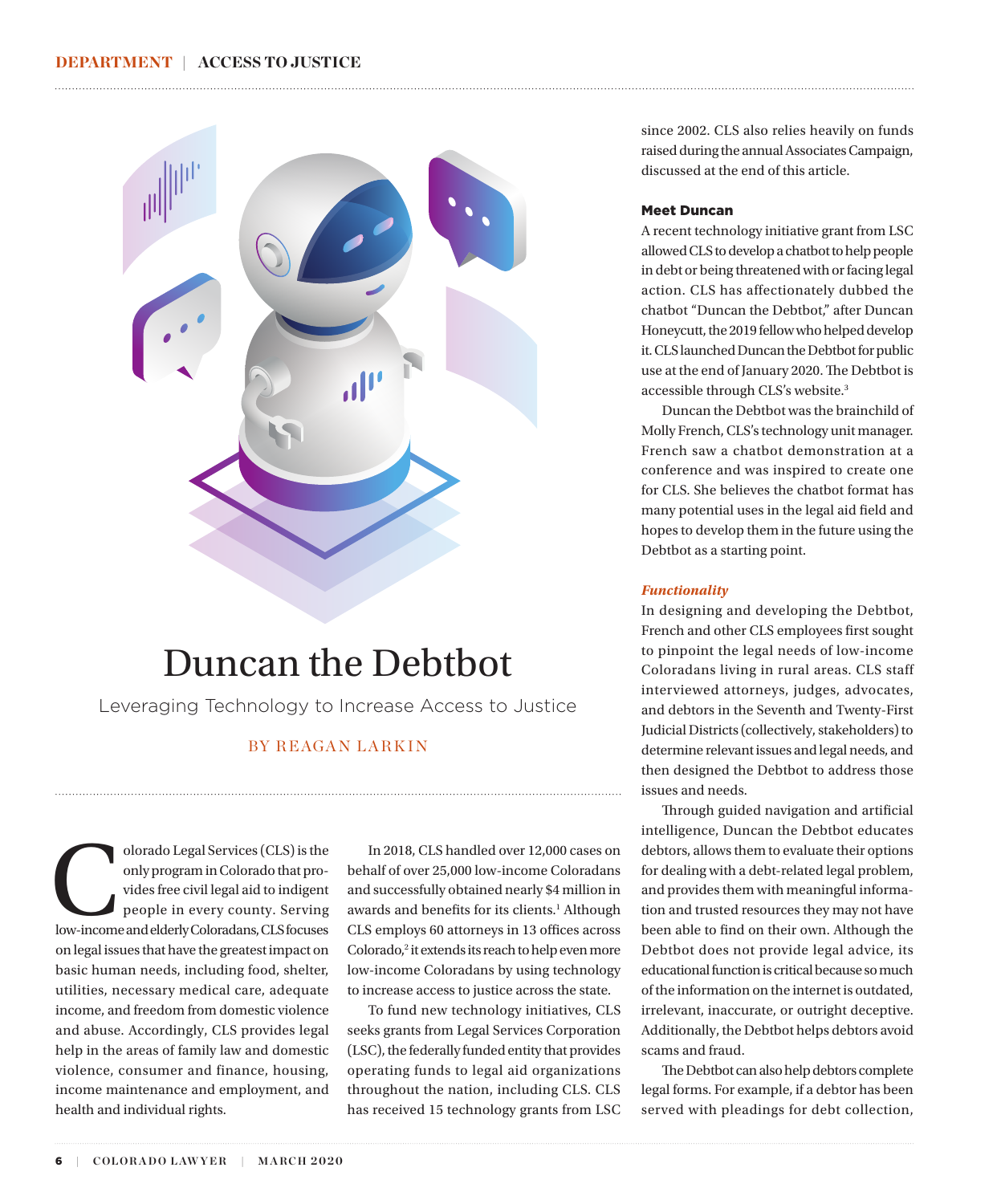the Debtbot directs the debtor to an answer form and then helps fill it out, walking the debtor through a series of questions and auto-populating the form based on the responses. The Debtbot can assist debtors in filling out additional legal forms related to debt collection, including a notice of exemption in response to garnishment documents.

## *Key Objectives*

CLS hopes to achieve several goals with Duncan the Debtbot's help. CLS's overarching goal is to increase access to justice by meaningfully educating debtors about their options and the various outcomes they may experience. The Debtbot uses plain language that allows laypersons to easily understand legal processes and concepts without getting bogged down in legalese, and it defines and explains legal terms debtors may encounter.

CLS also seeks to provide defendants in collection-related actions with valid defenses to file answers, thereby giving them a voice in the legal process. This is a critical objective because so few debtors enter appearances in collection actions, either personally or through legal counsel, or file answers. According to the stakeholders, up to 98% of collection actions result in default judgments against defendants. Typically, debtors wait until their wages or bank accounts have been garnished or they discover a lien against their property before they engage in the legal process, and even then, engagement remains low.

A third goal is to reduce barriers that may otherwise prevent debtors from seeking legal advice or engaging in the legal process. CLS learned from the stakeholders that specific concerns inhibit debtors from seeking legal advice or engaging in the legal process. Some debtors are hesitant to seek legal advice or answer a debt collection complaint for fear of admitting liability for the debt. Undocumented or migrant workers may not be willing to provide their name, phone number, or location to CLS for fear that they may be targeted by U.S. Immigration and Customs Enforcement or some other government agency. With those concerns in mind, CLS designed the Debtbot to protect users' anonymity. The Debtbot does not ask, collect, or save debtors' names, financial information, or other private information, and it does not save legal forms that debtors create with its assistance. By eliminating the collection of private information, CLS has allayed significant worries that may prevent debtors from pursuing information or engaging in the legal process.

Overall, CLS's use of the Debtbot will help preserve CLS's limited resources and funding;

# **COLORADO LAWYER ASSISTANCE PROGRAM**



The Colorado Lawyer Assistance Program (COLAP) is an *independent and confidential* program exclusively for judges, lawyers, and law students. Established by Colorado Supreme Court Rule 254, COLAP provides assistance with practice management, work/life integration, stress/anger management, anxiety, depression, substance abuse, and any career challenge that interferes with the

ability to be a productive member of the legal community. COLAP provides referrals for a wide variety of personal and professional issues, assistance with interventions, voluntary monitoring programs, supportive relationships with peer volunteers, and educational programs (including ethics CLEs).

> **We would love to share our success stories, but they are completely confidential.**

For more information or for confidential assistance, please contact COLAP at **303-986-3345**. Visit our website at **www.coloradolap.org**.